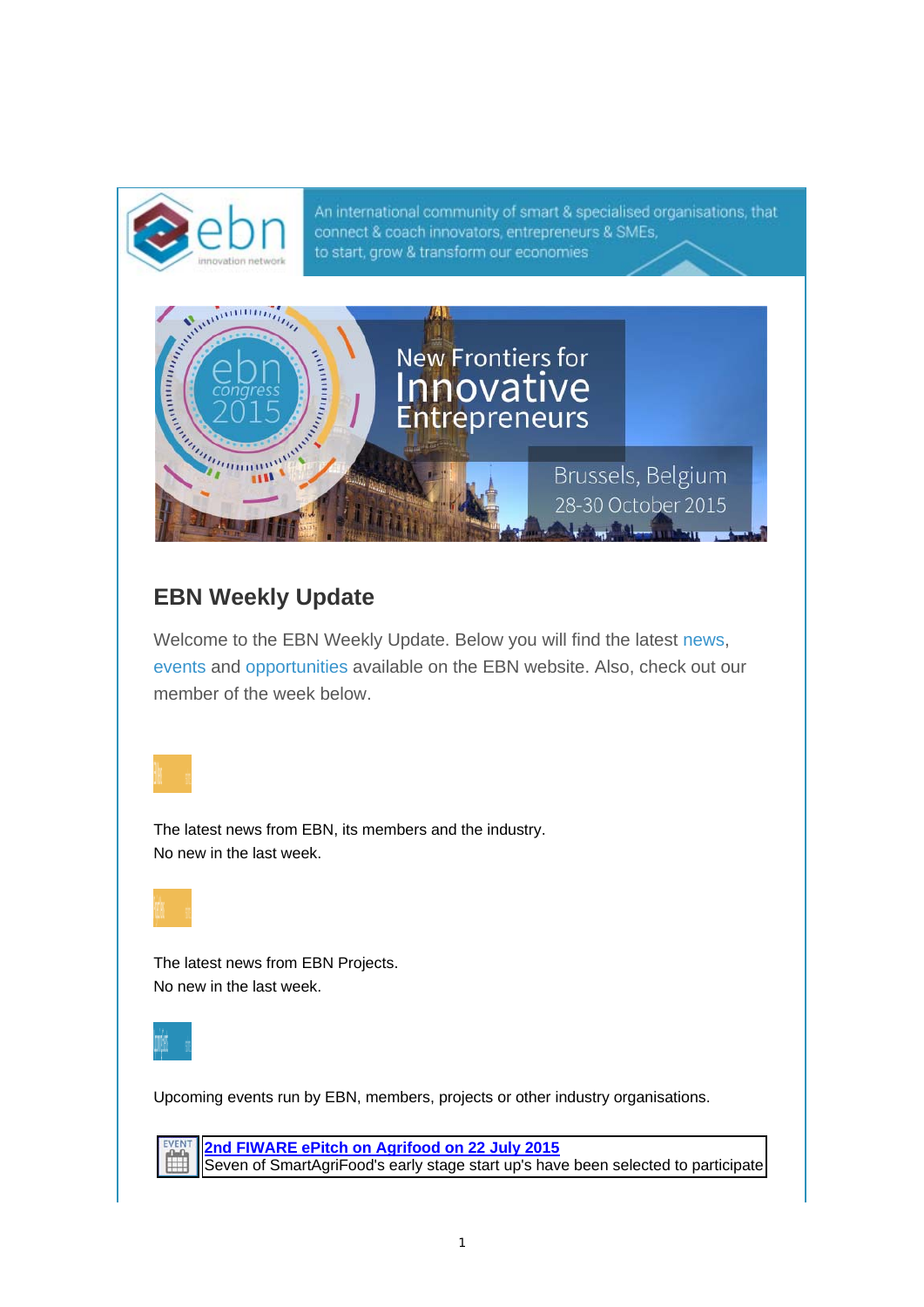|              | $\ln a$ FI - $\ldots$<br>, Germany - 22 Jul - 22 Jul                                                                                                                                                                                                     |
|--------------|----------------------------------------------------------------------------------------------------------------------------------------------------------------------------------------------------------------------------------------------------------|
| <b>AN-FU</b> | <b>ASEAN-EU Business Summit 2015</b><br>On 23 August 2015, the EU-ABC together with the EU-Malaysia Chamber of<br>Commerce & Industry (EUMC<br>Kuala Lumpur, Malaysia - 23 Aug - 23 Aug                                                                  |
|              | EU Professionals in the Malaysian Construction Industry: Engineering,<br><b>Architectural and Quantity Sur</b><br>Under the Program "Support for European Businesses in Southeast Asia<br>Markets", which is<br>Kuala Lumpur, Malaysia - 09 Sep - 11 Sep |
|              | <b>CultureTECH Festival</b><br>Derry, United Kingdom - 11 Sep - 20 Sep                                                                                                                                                                                   |
|              | <b>SmartAgriFood Start Ups - Pitch and Demo Days</b><br>The 50 SME's selected by SmartAgriFood for funding to develop a prototype<br>app or ser<br>The Hague, Netherlands - 16 Sep - 17 Sep                                                              |
|              | <b>EU BIC Essentials Training</b><br>The EU BIC Essentials Training is aimed at new staff members of existing<br>EU BICs and to th<br>Brussels, Belgium - 16 Sep - 17 Sep                                                                                |

## **Opportunities for the EBN Community**

The following opportunities are available to the whole EBN community.

| <b>Project</b>                                | <b>Eligible</b>  | Submit by  |
|-----------------------------------------------|------------------|------------|
| Join Suppliers Platform for leading           | Start-up or SME  | 31-07-2015 |
| aerospace companies                           |                  |            |
| Raise the voice of women web<br>entrepreneurs | Members' clients | 15-08-2015 |

If you have news or events your would like to promote, please contact us.

## **The EBN Team**



## **Member Profile of the week**

Novitech, Slovakia. Click on their logo to read more about this member.